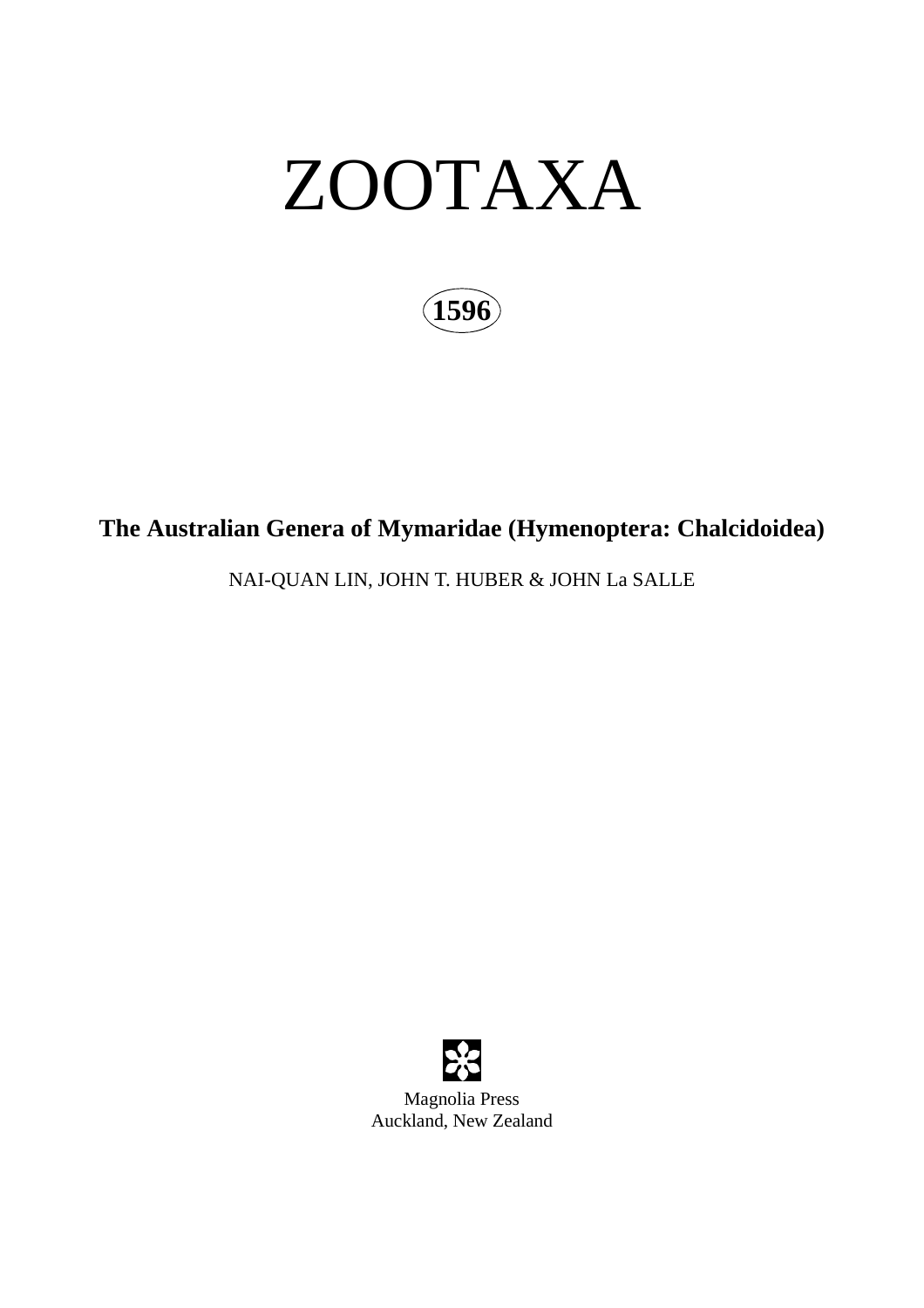NAI-QUAN LIN, JOHN T. HUBER & JOHN La SALLE **The Australian Genera of Mymaridae (Hymenoptera: Chalcidoidea)** (*Zootaxa* 1596) 111 pp.; 30 cm. 28 Sept. 2007

ISBN 978-1-86977-141-6 (paperback)

ISBN 978-1-86977-142-3 (Online edition)

FIRST PUBLISHED IN 2007 BY Magnolia Press P.O. Box 41-383 Auckland 1346 New Zealand e-mail: zootaxa@mapress.com http://www.mapress.com/zootaxa/

© 2007 Magnolia Press

All rights reserved.

No part of this publication may be reproduced, stored, transmitted or disseminated, in any form, or by any means, without prior written permission from the publisher, to whom all requests to reproduce copyright material should be directed in writing.

This authorization does not extend to any other kind of copying, by any means, in any form, and for any purpose other than private research use.

ISSN 1175-5326 (Print edition) ISSN 1175-5334 (Online edition)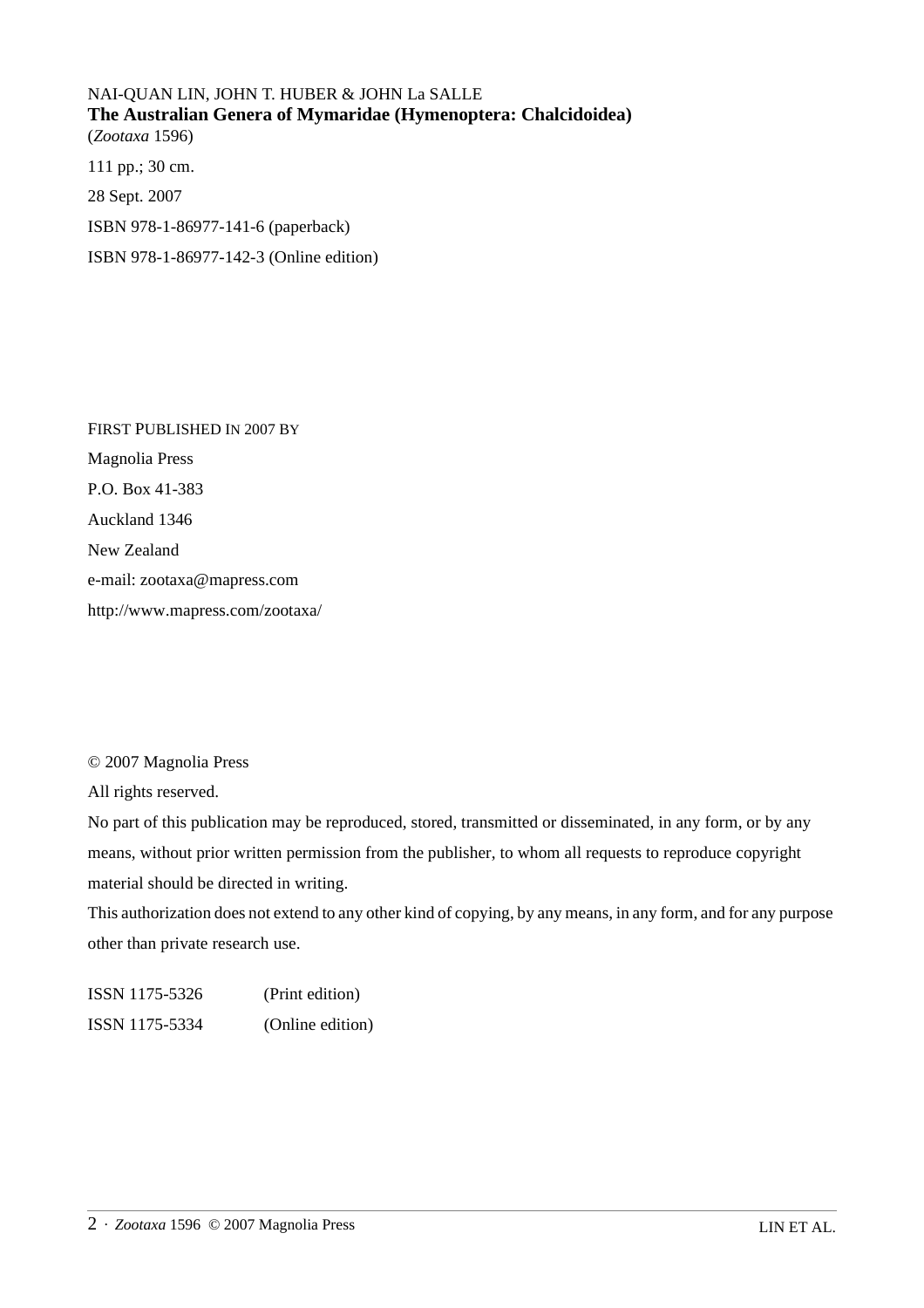Copyright  $\odot$  2007 · Magnolia Press



# **The Australian Genera of Mymaridae (Hymenoptera: Chalcidoidea)**

### NAI-QUAN LIN1 , JOHN T. HUBER2 & JOHN La SALLE**<sup>3</sup>**

*1 Key Laboratory of Biopesticide and Chemical Biology, Fujian Agriculture & Forestry University, Ministry of Education, P.R. China. 2 Canadian Forest Service c/o AAFC, 960 Carling Ave., Ottawa, ON, K1A 0C6, Canada* **3** *CSIRO Entomology, GPO Box 1700, Canberra, ACT 2601, Australia*

#### **Table of contents**